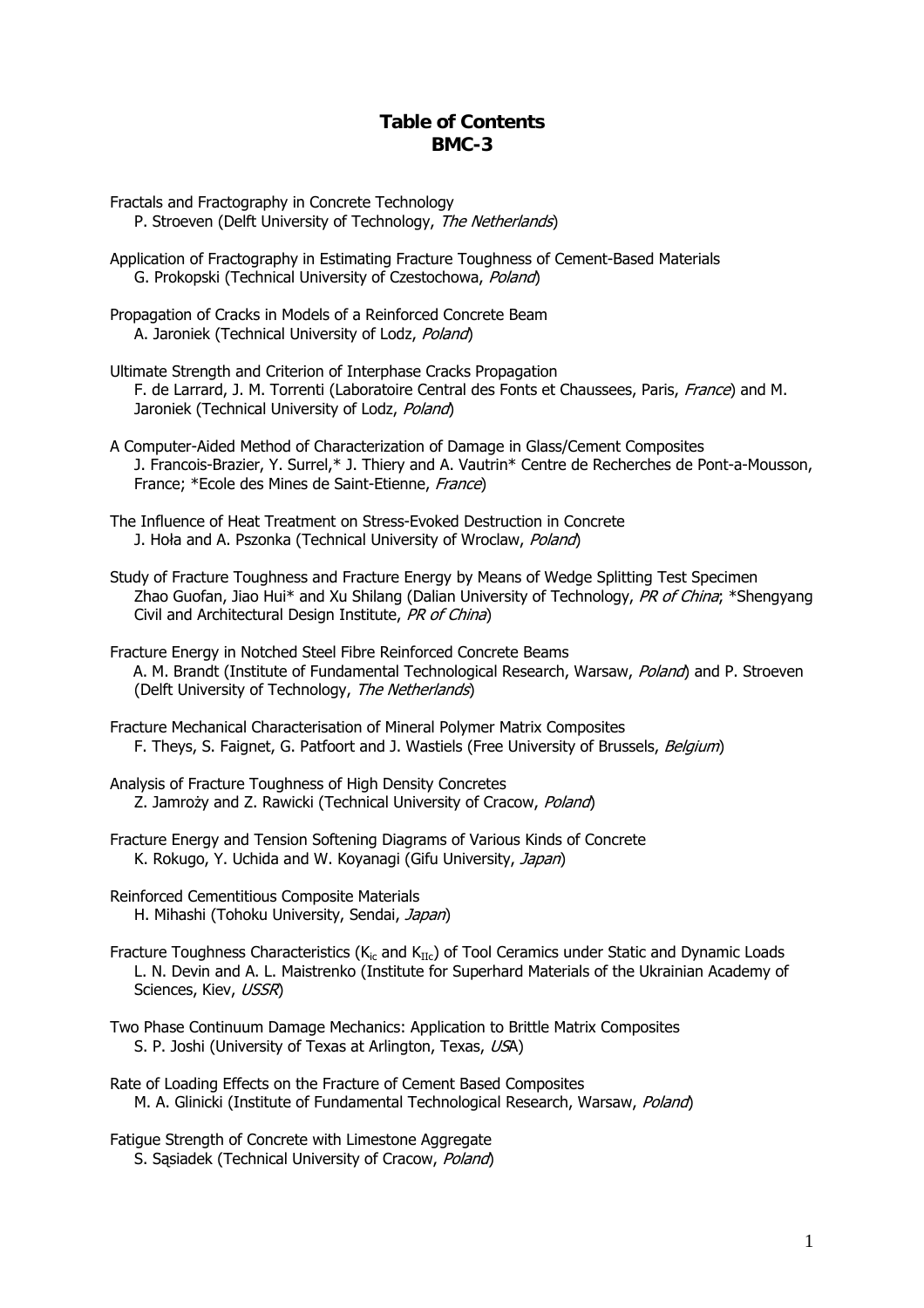Fatigue Life of Steel Fibre Concretes

K. Komlos and B. Babal (Institute of Construction and Architecture, Bratislava, Czechoslovakia)

Observations on Crack Healing in Concrete

J. Kasperkiewicz (Institute of Fundamental Technological Research, Warsaw, Poland) and P. Stroeven (Delft University of Technology, The Netherlands)

Macromechanics Modelling of Steel Fiber Pull-out from Cementitious Matrices Mallikarjuna and N. Banthia (Laval University, Quebec, Canada)

Bond between Concrete and Steel Reinforcing Bars under Impact Loading C. Yan and S. Mindess (University of British Columbia, Vancouver, Canada)

Prediction of Crack Width in Conventionally Reinforced FRC H. Stang (Technical University of Denmark, Lyngby, Denmark)

A New Approach to Bond and Cracks Problems in Reinforced Concrete K. M. Mianowski (Building Research Institute, Warsaw, Poland)

Anchorage Capacity of Deformed Bars in Concrete A. E. Allos and F. M. Hassan (University of Technology, Baghdad, *Iraq*)

Flexural Process and Electro-Acoustic Emission of Organic Fibres Reinforced Mortars (OFRM) L. Rudzinski, L. Hebda and B. Turlej (Technical University of Kielce, Poland)

Application of Acoustic Emission Method to Determine the Limit of Proportionality and the Static Strength in Concrete

Z. Ranachowski (Institute of Fundamental Technological Research, Warsaw, Poland)

The Age Effect in Cracking Behavior of Plain Concrete

A. Moczko (Technical University of Wroclaw, Poland)

Numerical Simulation and Acoustic Emission Analysis for Investigating the Fracture Process in Concrete

V. Slowik and G. Kapphahn (Technische Hochschule, Leipzig, Germany)

Diagnostic Classification for Brittle Matrix Composites Assisted by Pattern Recognition and Rough Sets Analysis

Z. Piasta (Technical University of Kielce, Poland)

Microcracking and Durability of High Strength Concrete

 J. P. Ollivier, V. Lumbroso, J. C. Maso and M. Massat (Laboratoire Materiaux et Durability des Constructions INSA, Toulouse, France)

Comparative Study of the Mechanical Damage and Durability of Glass/ Cement Composites J. Francois-Brazier, P. Soukatchoff, J. Thiery (Centre de Recherches de Pont-à-Mousson, France) and A. Vautrin (Ecole des Mines de Saint-Etienne, France)

Alkali-Silica Reaction and Corrosion of Steel Reinforcement in Mortars Containing CaCI<sub>2</sub> M. Kawamura, K. Takemoto\* and M. Ichiso (Kanazawa University, Japan; \*Ishikawa College of Technology, Japan)

Influence of Admixtures Improving the Technological Properties of SFRC Z. Jamroży (Technical University of Cracow, Poland)

New Applications of High Strength Aramid Fiber Composites in Concrete Structures R.-D. Boettcher (Akzo, Fibers and Polymers Division, Wuppertal, Germany)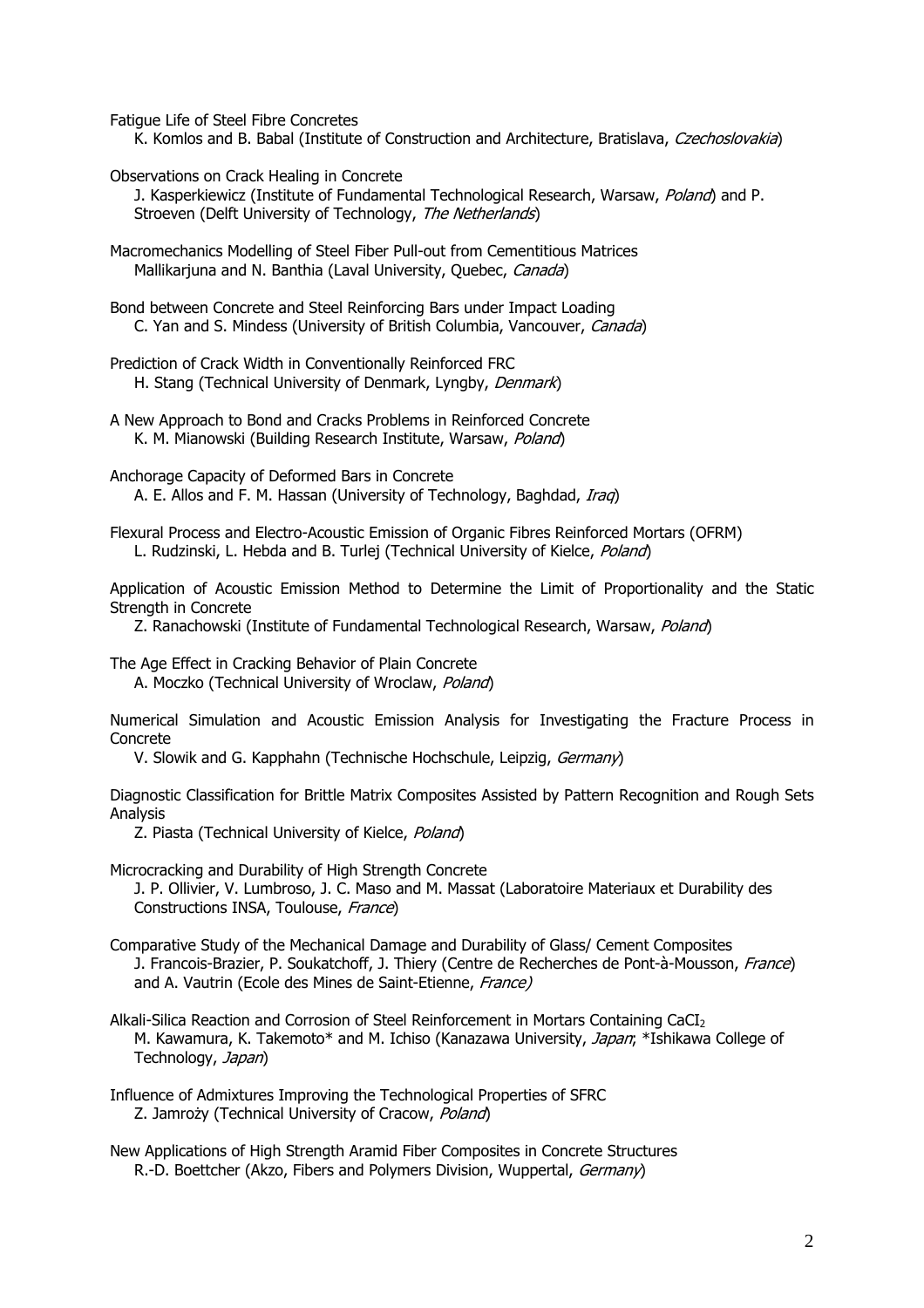- Toughness Characterization of Carbon Fibre Reinforced Cements N. Banthia, J. Sheng (Laval University, Ste-Foy, Canada), S. Mindess (University of British Columbia, Vancouver, Canada) and Y. Ohama (Nihon University, Koriyama, Japan)
- An Estimate of the Reinforcing Effect of Debonded Frictionless Platelets H.-J. Weiss (Institutfur Werkstoffphysik und Schichttechnologie, Dresden, Germany)
- Mechanical Behaviour of Cement Based Composite P. Hamelin and P. Matray (Universite Claude Bernard Lyon I, Villeurbanne, France)
- High Strength Continuous Carbon Fiber Reinforced Cement Composite (CFRC) T. Nishigaki, K. Suzuki, T. Matuhashi and H. Sasaki (Taisei Corporation, Yokohama, Japan)
- Search for a Distribution Model of Fibres in Fibrous Concrete G. Debicki and P. Clastres (Laboratoire Betons et Structures, INSA, Villeurbanne, France)
- Deformation Process of Low MgO Ceramics Cylinder Subjected to Compressive Loading T. Sadowski (Lublin Technical University, Lublin, *Poland*) and Z. Mróz (Institute of Fundamental Technological Research, Warsaw, Poland)
- A Method of Diagnosis of Brittle Materials Frost Resistance Exemplified by Ceramic Bricks M. Zygadlo, Z. Piasta and A. Lenarcik (Technological University of Kielce, Poland)
- Microstructure, Strength and Fracture Toughness of  $Si_3N_4 + beta-Si_3N_4$  Ceramics J. Dusza (Institute of Experimental Metallurgy, Kosice, Czechoslovakia) and P. Sajgalik (Institute of Inorganic Chemistry, Bratislava, Czechoslovakia)
- Special Methods to Determine Strength of Brittle Tool Materials L. N. Devin, V. N. Kulakovskiy and N. V. Lamashevskaya (Institute for Superhard Materials of the Ukrainian Academy of Sciences, Kiev, USSR)
- Numerical Simulation of Caustics for a Branched Crack System in Models of Fibrous Composites F. Ferber and K. P. Herrmann (Paderborn University, Germany)
- Investigation of Stress Concentration in Carbon-Carbon A. Theuer, F. J. Arendts and W. Geiwiz (Universitat Stuttgart, Germany)
- The Statistical Nature of the Standardized Value of the Strength Margin T. D. Karimbaev (CIAM, Moscow, USSR)
- Constitutive Equations for Fibre-Reinforced Material S. Jemiolo (Warsaw University of Technology, Poland)
- Resistance to Failure of Fibrous Composite Material with Brittle Intermetallic Matrix I. M. Kopyev, V. I. Zhamnova and L. M. Ustinov (Moscow Institute of Metallurgy, USSR)
- Brittle Matrix Composites Optimization on the Structured Experimental-Statistical Models Basis T. V. Lyashenko (Odessa Institute of Civil Engineering, USSR)
- The Influence of the Infiltration with Carbon and Silicon on the Properties of 2D Carbon-Carbon Laminates
	- I. Appel, A. Wanner (Max-Planck-Institut fur Metallforschung, Stuttgart, Germany), K. Kromp (Institut fur Festkorperphysik der Universitat Wien, Austria) and U. Papenburg (Sintec Keramik GmbH, Buching, Germany)